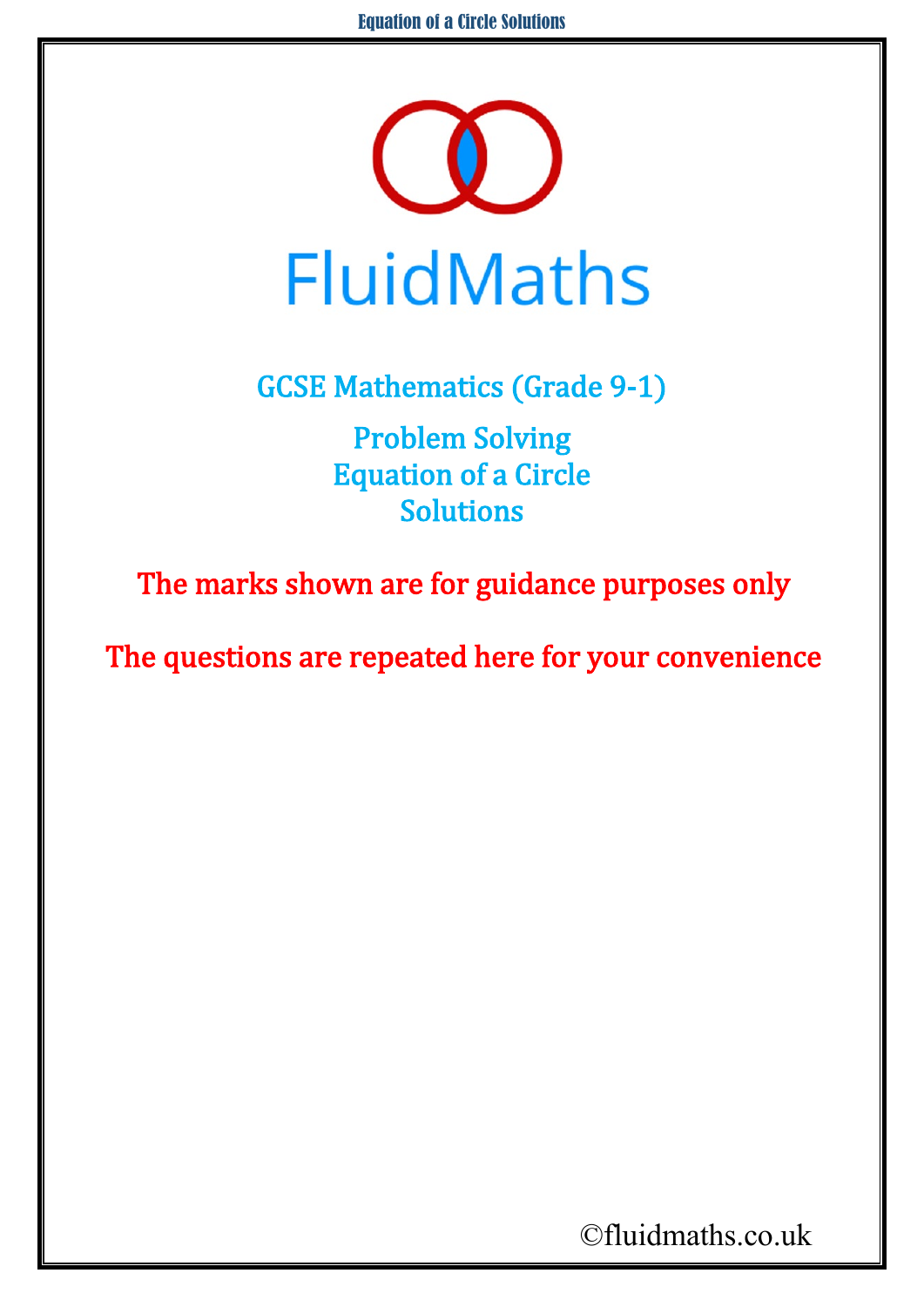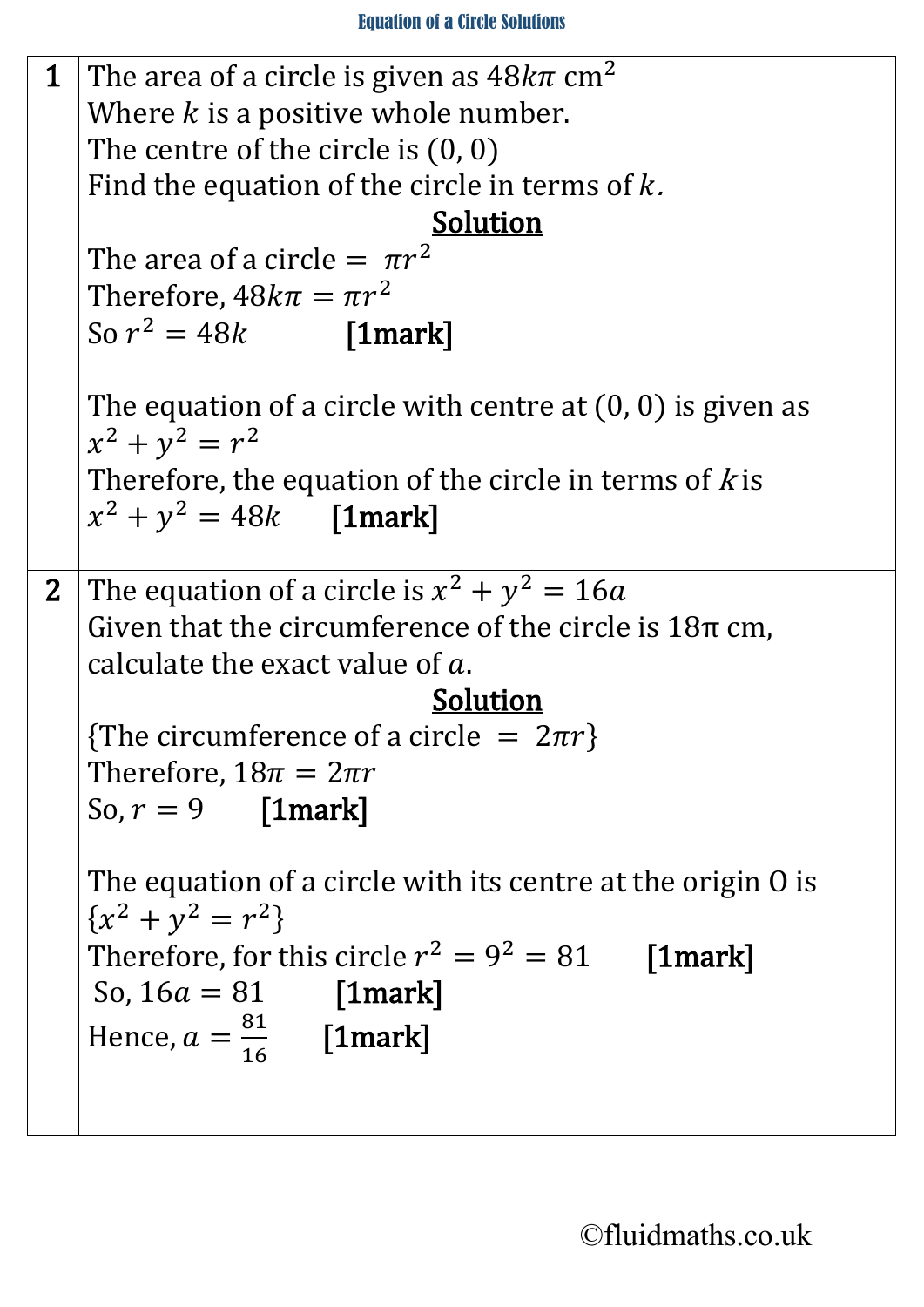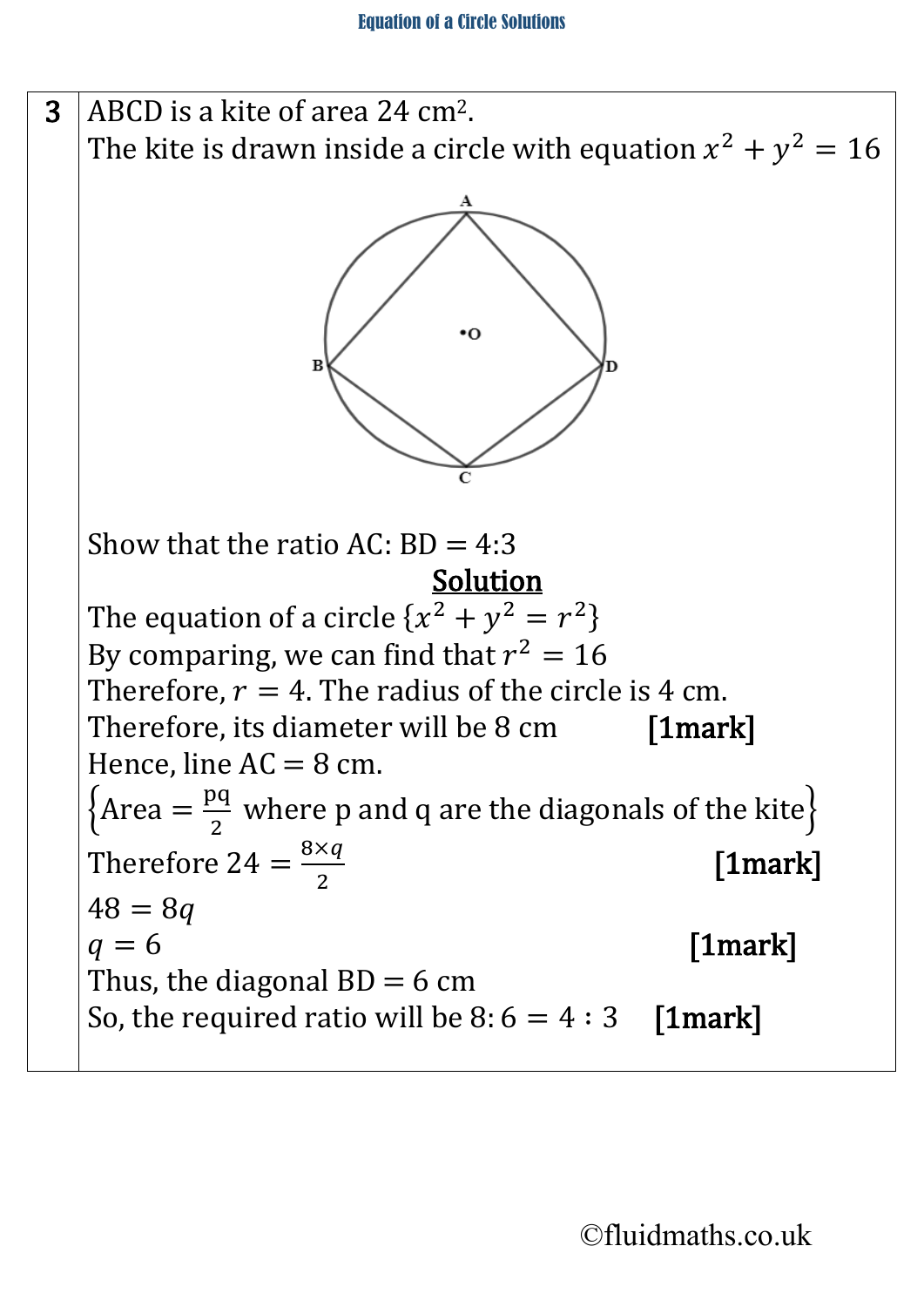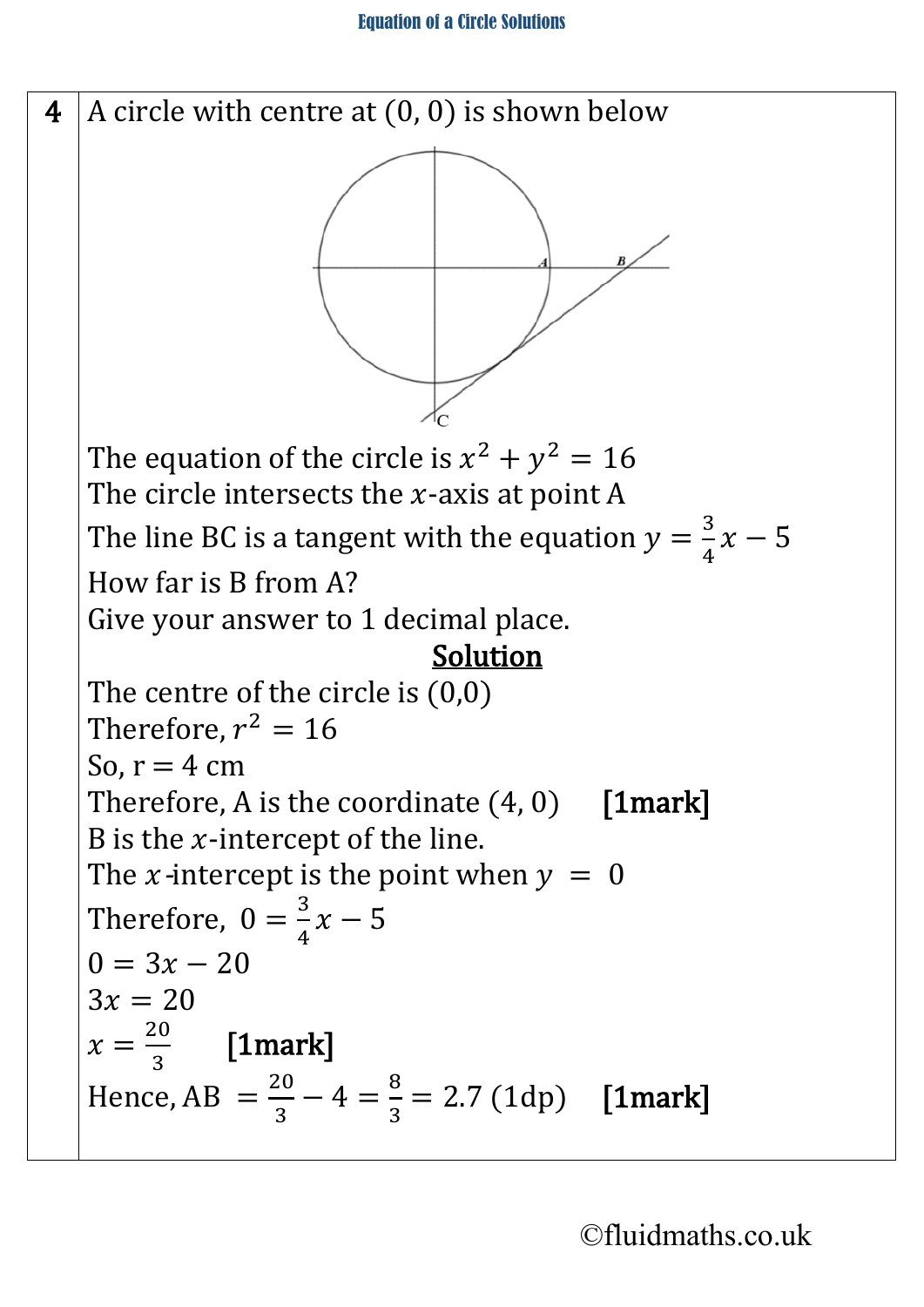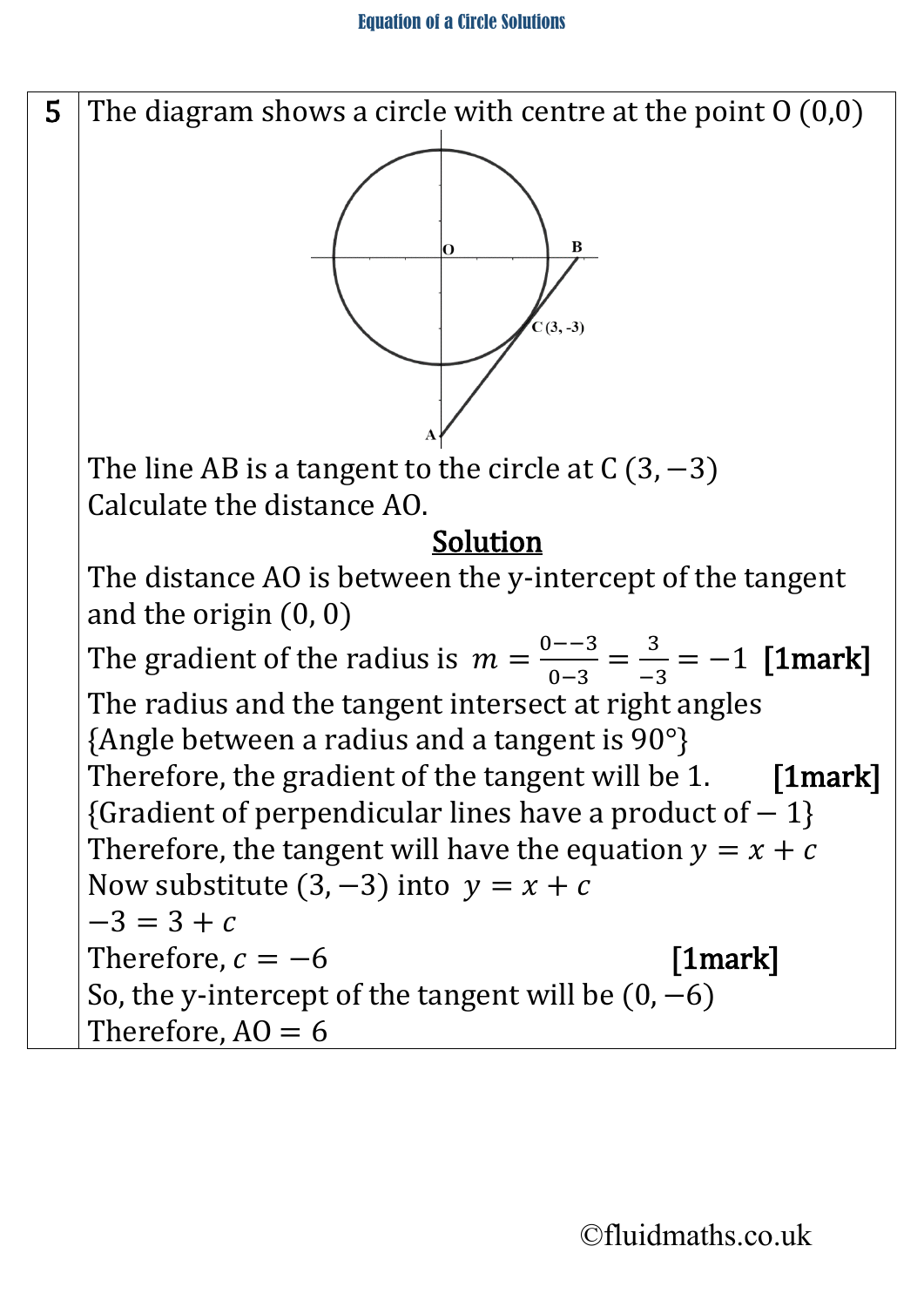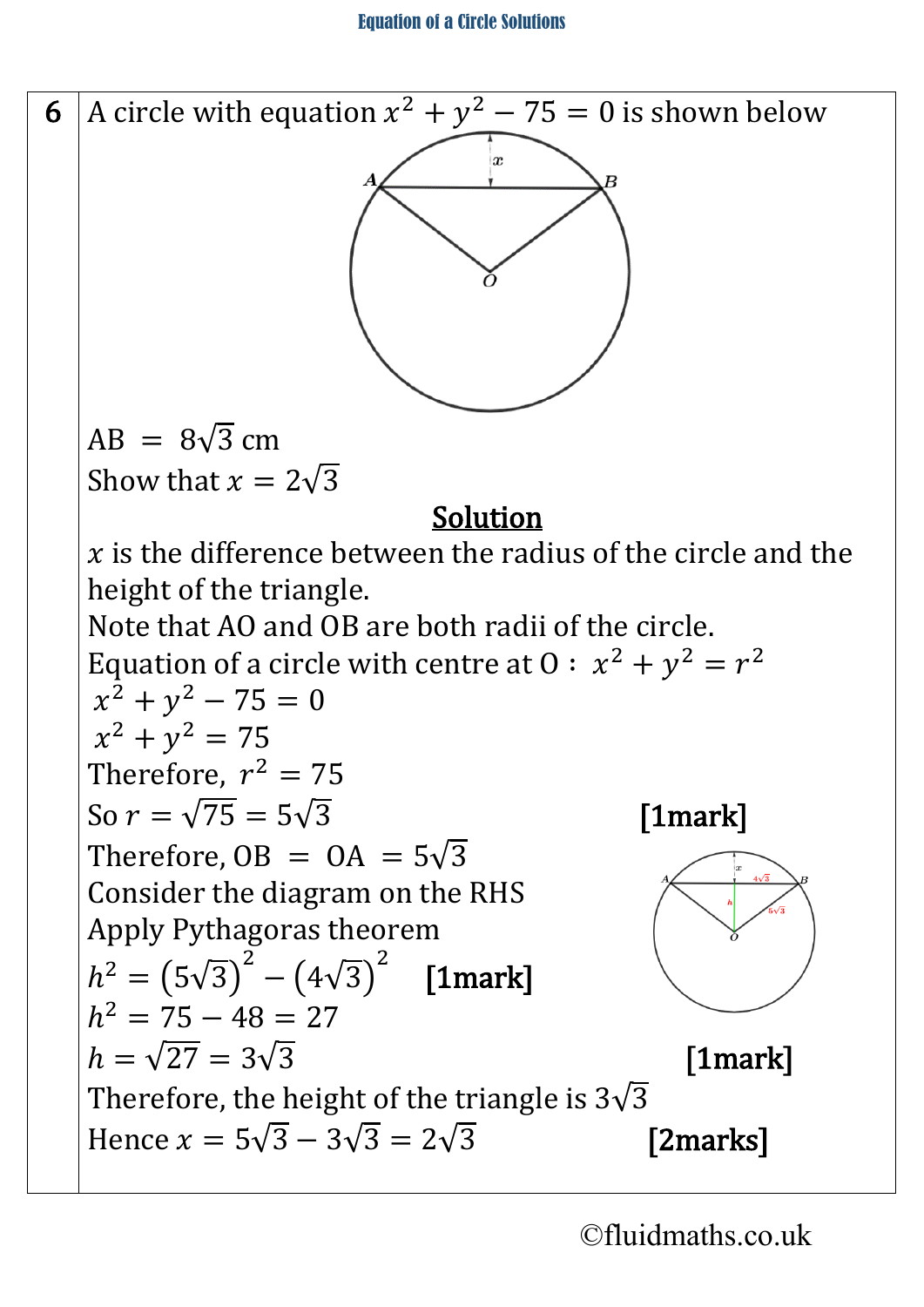7 The equation of a circle is given as  $x^2 + y^2 = 32$ The equation of a tangent to the circle is  $y = ax + b$ The tangent touches the circle at point P The coordinates of P are  $(p, -5p)$ a) Show that  $a =$  $\overline{\mathsf{I}}$ 5 b) Show that  $b = -\frac{26}{5}p$ c) Given that  $b = -\frac{39}{5}$ , find the value of p Solution a) Coordinates of the centre of the circle are (0, 0) The gradient of the radius will be  $\frac{-5p-0}{p-0} = \frac{-5p}{p} = -5$  [1mark] Therefore, the gradient of the tangent is  $\frac{1}{5}$ {The tangent and the radius are perpendiculars} Hence,  $a =$  $\overline{1}$ 5 [1mark] b) The equation of the tangent is  $y =$  $\overline{\mathsf{I}}$  $\frac{-x + b}{1}$ Substitute  $a =$  $\overline{1}$  $\frac{1}{5}$ ,  $x = p$  and  $y = -5p$  into  $y =$  $\overline{1}$  $\frac{-x + b}{5}$ Therefore,  $-5p =$  $\overline{\mathsf{I}}$  $\frac{1}{5} \times p + b$  [1mark]  $-5p =$  $\underline{p}$  $rac{1}{5} + b$  $b = -5p - \frac{p}{5}$  [1mark] Hence,  $b = -\frac{26}{5}p$  [1mark] c)  $-\frac{26}{5}p = -\frac{39}{5}$  $26p = 39$  [1mark] Therefore,  $p = 1.5$  [1mark]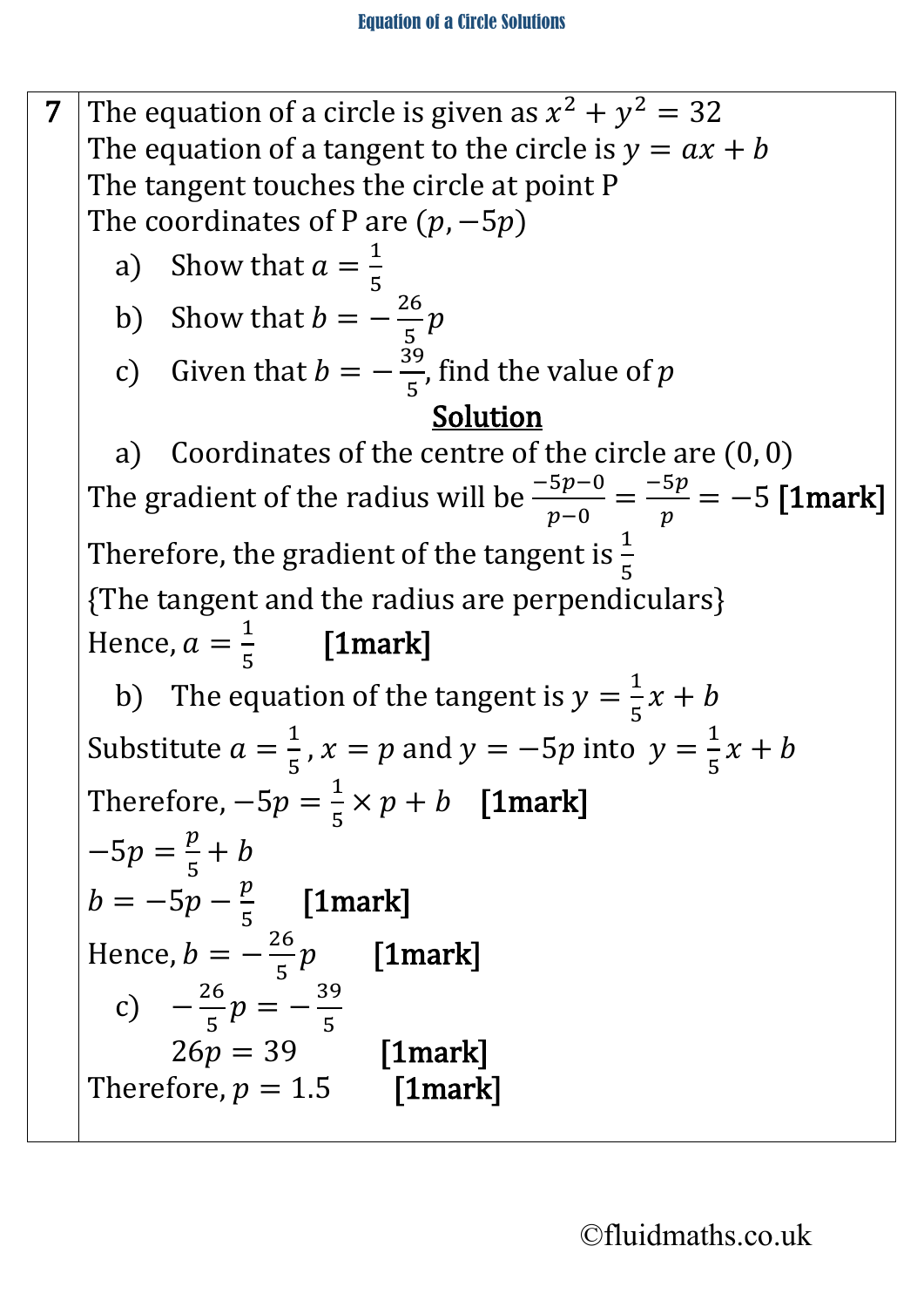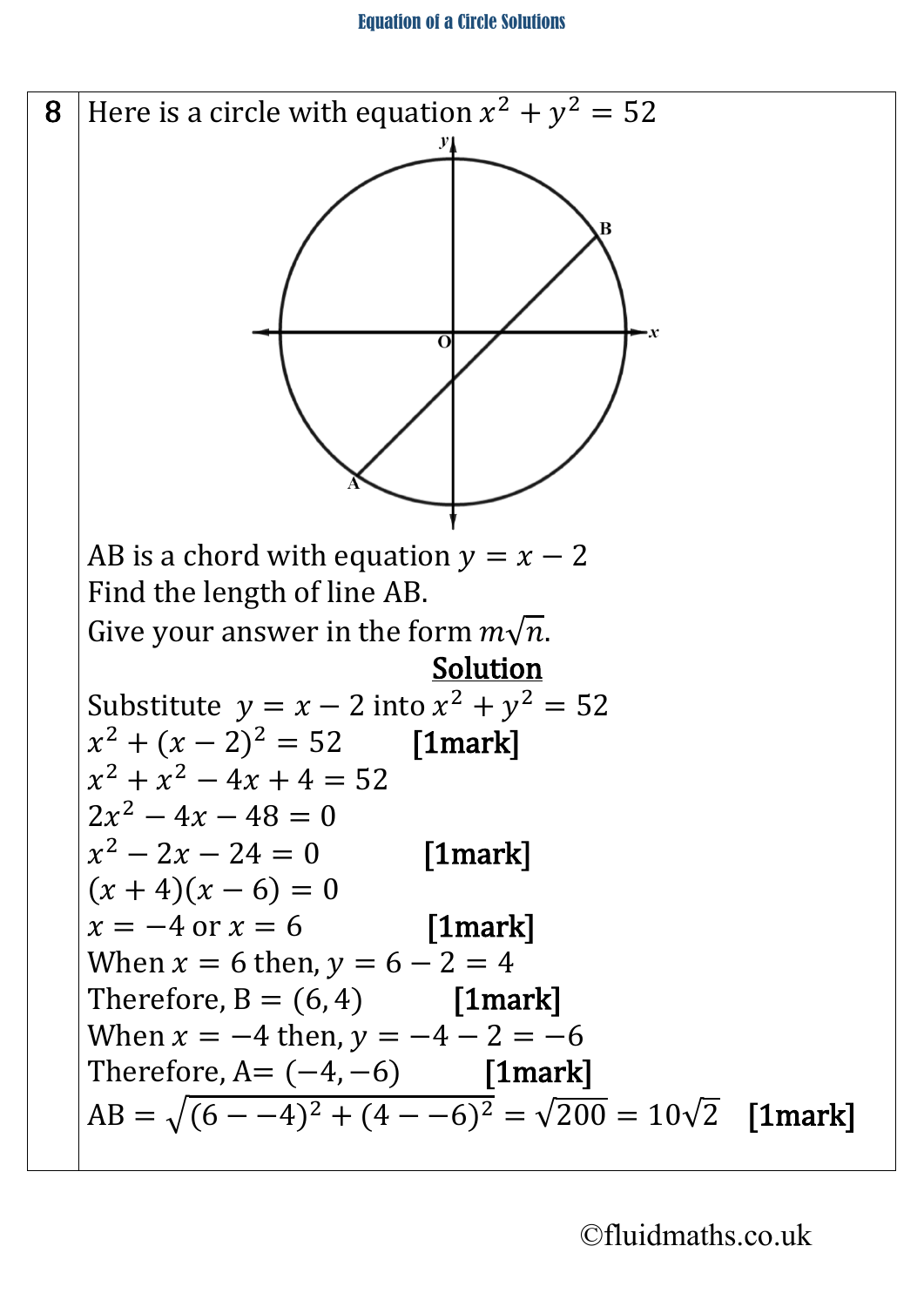